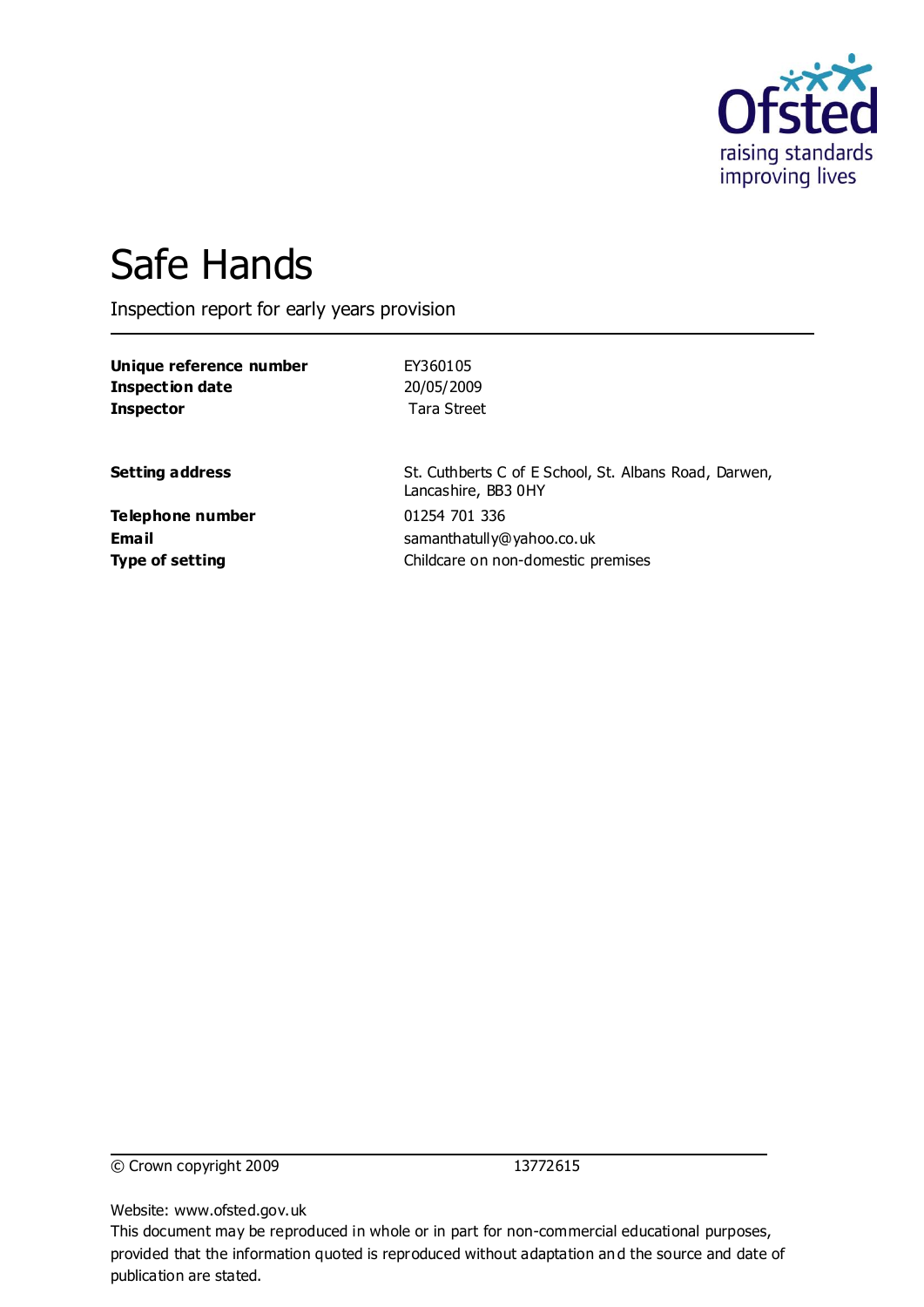## **Introduction**

This inspection was carried out by Ofsted under Sections 49 and 50 of the Childcare Act 2006 on the quality and standards of the registered early years provision. 'Early years provision' refers to provision regulated by Ofsted for children from birth to 31 August following their fifth birthday (the early years age group). The registered person must ensure that this provision complies with the statutory framework for children's learning, development and welfare, known as the *Early* Years Foundation Stage.

The provider must provide a copy of this report to all parents with children at the setting where reasonably practicable. The provider must provide a copy of the report to any other person who asks for one, but may charge a fee for this service (The Childcare (Inspection) Regulations 2008 regulations 9 and 10).

Children only attend this setting before and/or after the school day and/or during the school holidays. The judgements in this report reflect the quality of early years provision offered to children during those periods.

The setting also makes provision for children older than the early years age group which is registered on the voluntary and/or compulsory part(s) of the Childcare Register. This report does not include an evaluation of that provision, but a comment about compliance with the requirements of the Childcare Register is included in Annex B.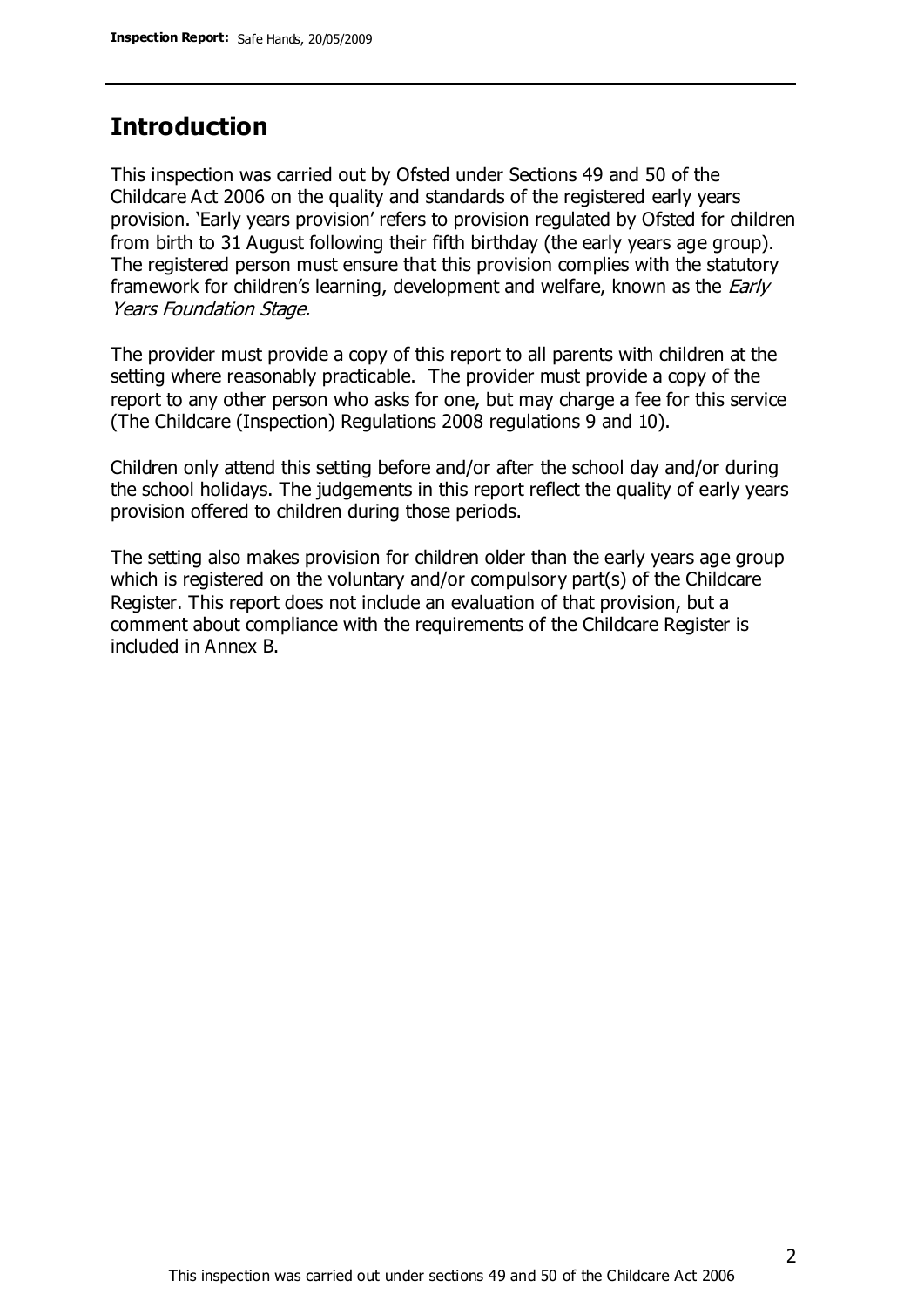# **Description of the setting**

Safe Hands is privately owned and managed. It opened in 2007 and operates from rooms within St. Cuthbert's Church of England School in Darwen, Lancashire. There are no issues which may hinder access to the premises. A maximum of 32 children aged under eight years may attend the setting at any one time. The club currently takes children from four years of age and also offers care to children aged eight years to 14 years. The group is open five days a week from 07.30 to 09.00 and 15.15 to 18.15 during term time, and offers holiday care from 07.30 to 18.00 on a planned basis.

There are currently 71 children on roll. Of these 37 are under eight years and of these nine are within the Early Years Foundation Stage (EYFS). The setting supports children with learning difficulties and/or disabilities. The provision is registered by Ofsted on the Early Years Register and the compulsory and voluntary parts of the Childcare Register.

There are five members of staff, including the manager, who work directly with the children. All of the staff hold appropriate early years or play work qualifications. The setting receives support form the local authority.

## **Overall effectiveness of the early years provision**

Overall the quality of the provision is good. The club routinely meets the needs of all children through recognising their uniqueness to provide an inclusive, welcoming and caring service. Children make good progress in their learning and development. They enjoy their time in the club and are eager to be involved in the choice of interesting play activities on offer. Those in charge work in close partnership with parents and other early years professionals to ensure that children's learning and welfare needs are met. The club uses self-evaluation and review procedures well to ensure their service is continually improving.

# **What steps need to be taken to improve provision further?**

To further improve the early years provision the registered person should:

- ensure the record of regular risk assessment checks includes all the necessary information and that a record is maintained of the regular evacuation drills, any problems encountered and how they were resolved
- ensure that accident records are maintained confidentially
- ensure opportunities for children to develop their self-reliance and independence skills are consistently provided
- develop further the assessment system to make it clearer how children are progressing towards the early learning goals and ensure their next steps in learning are clearly identified.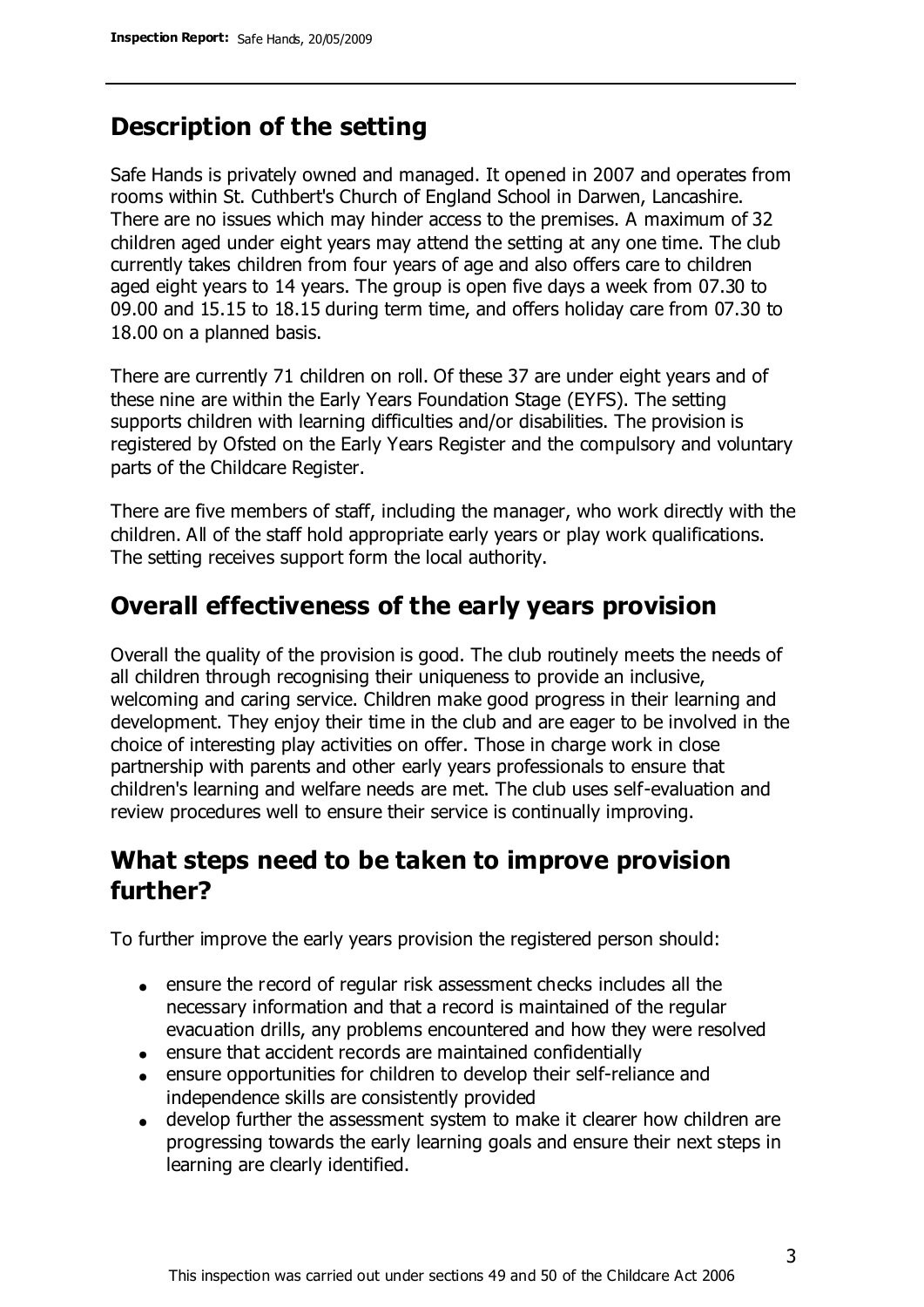# **The leadership and management of the early years provision**

The club's self-evaluation gives the manager a good understanding of the strengths and areas for development of the early years provision. For example, recent changes include the purchase of more play resources chosen by the children; and the implementation of a children's survey to ensure children's comments and ideas are gathered. Improvements made to date have had a positive impact on the overall quality of the early years provision and the outcomes for children. The recommendations made at the last inspection have been fully implemented and demonstrate the club's commitment to improving its service to all children.

Most records required for safe and efficient management of the provision are well maintained. Regular risk assessments ensure hazards are reduced and staff follow a clear site security policy to ensure children can play safely and enjoy their time at the setting. However, the record of regular safety checks does not include all of the relevant information and no record is maintained of the regular evacuation drills, any problems encountered and how they were resolved. Accident records are not maintained confidentially because there are multiple entries per page. Staff protect children from harm as they clearly understand their role in child protection and are able to put appropriate procedures into practice when necessary. Adults work closely in partnership with parents and others to safeguard children and to promote their care and education. Families are provided with good quality information about the club. Daily discussions ensure parents are kept informed about children's progress and achievements. They also have the opportunity to comment on the club and suggest improvements by completing regular questionnaires. Links with other professionals providing for children in the EYFS are appropriately formed to ensure continuity of care and learning.

# **The quality and standards of the early years provision**

The learning environment effectively supports children's progress towards the early learning goals. Children have a daily choice of several adult-supported activities which provide focused learning opportunities alongside many others that are free choice. However, some opportunities for children to develop their self-reliance and independence skills during snack routines are not consistently provided. Staff are very well deployed to support children's care, learning and play. Daily routines have been carefully considered to make best use of space. Children experience a very good range of regular activities both inside and outside which develops their coordination and balance skills. They eagerly participate in group games with the parachute, negotiate obstacle courses and confidently use balls to practise their throwing and catching skills. Craft and adaptable activities are provided daily. For example, children explore their senses when making collages from a wide variety of materials and enjoy working in groups to make a large poster for the upcoming school fair. This develops their pencil control and hand to eye coordination skills. Games and activities are used well to promote early mathematical skills. For example, children are encouraged to sort and match different shaped and sized pieces of construction materials and confidently use number during board games.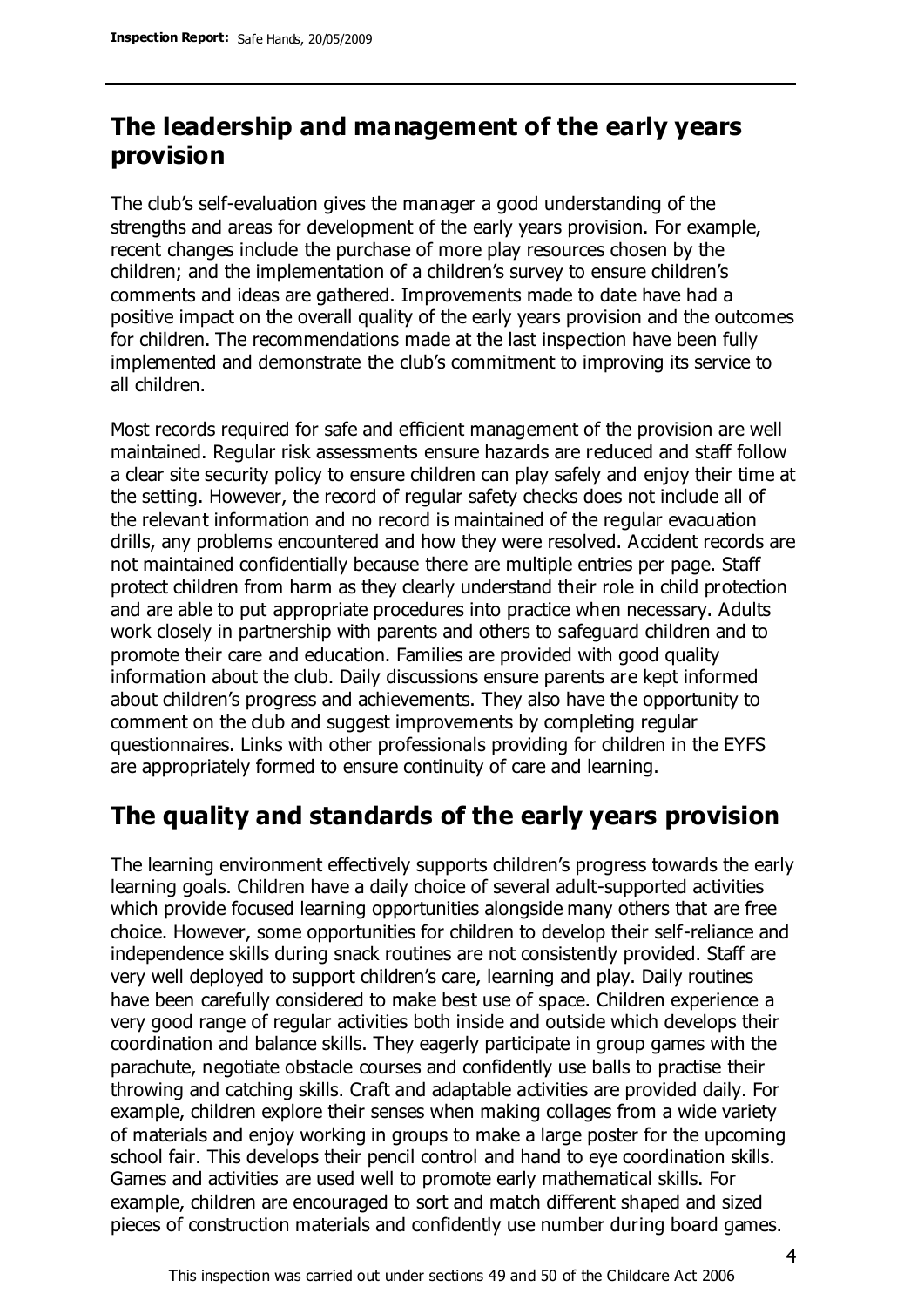Their knowledge and understanding of the world around them is effectively promoted through daily resources and their involvement in a wide range of activities, which look at different celebrations and cultures from around the world. Children's information and communication technology skills are suitably promoted as they experience a good range of opportunities to access the school computer suite and a range of battery operated and programmable toys. Staff have a good knowledge of the EYFS. They are actively engaged in children's play and are skilled in supporting and extending children's learning through using effective questioning techniques. This encourages children to think critically and make connections in their learning. Staff observe children as they play, using their observations to ensure that each child's needs are being met. However, assessment records do not clearly show how children are progressing towards the early learning goals or identify their next steps in learning.

Staff work closely with children to help them understand the importance of healthy practices and explain the need for routines. For example, children understand why they must wash their hands before snack and after messy activities. A varied and nutritious snack menu, such as blueberries, melon, strawberries, grapes and natural yogurt, encourages children to make healthy choices about what they eat. Staff are good role models with a consistent, positive approach. As a result, children appropriately manage their own behaviour. For example, helping to collect balls after a game and patiently taking turns with the remote controlled car. Children are encouraged to learn about keeping themselves safe because the staff explain to them about hazards, such as running indoors, and the consequences of this.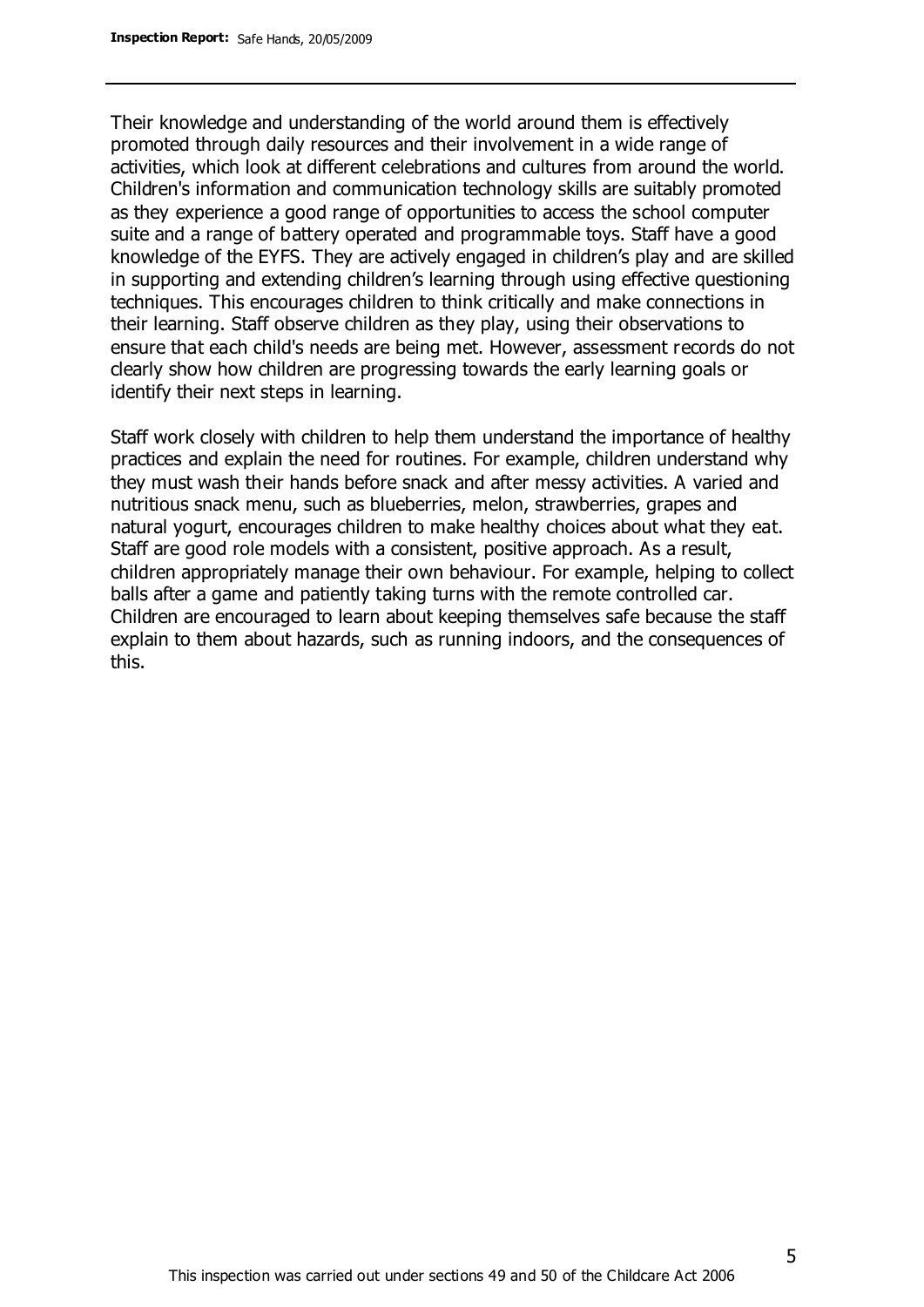# **Annex A: record of inspection judgements**

#### **The key inspection judgements and what they mean**

Grade 1 is Outstanding: this aspect of the provision is of exceptionally high quality Grade 2 is Good: this aspect of the provision is strong Grade 3 is Satisfactory: this aspect of the provision is sound Grade 4 is Inadequate: this aspect of the provision is not good enough

#### **Overall effectiveness**

| How effective is the provision in meeting the needs<br>of children in the Early Years Foundation Stage? |  |
|---------------------------------------------------------------------------------------------------------|--|
| How well does the provision promote inclusive practice?                                                 |  |
| The capacity of the provision to maintain continuous                                                    |  |
| improvement.                                                                                            |  |

### **Leadership and management**

| How effectively is provision in the Early Years               |  |
|---------------------------------------------------------------|--|
| <b>Foundation Stage led and managed?</b>                      |  |
| How effective is the setting's self-evaluation, including the |  |
| steps taken to promote improvement?                           |  |
| How well does the setting work in partnership with parents    |  |
| and others?                                                   |  |
| How well are children safequarded?                            |  |

## **Quality and standards**

| How effectively are children in the Early Years<br><b>Foundation Stage helped to learn and develop?</b> |               |
|---------------------------------------------------------------------------------------------------------|---------------|
| How effectively is the welfare of children in the Early                                                 | ר             |
| <b>Years Foundation Stage promoted?</b>                                                                 |               |
| How well are children helped to stay safe?                                                              |               |
| How well are children helped to be healthy?                                                             |               |
| How well are children helped to enjoy and achieve?                                                      | 2             |
| How well are children helped to make a positive                                                         | $\mathcal{P}$ |
| contribution?                                                                                           |               |
| How well are children helped develop skills that will                                                   |               |
| contribute to their future economic well-being?                                                         |               |

Any complaints about the inspection or report should be made following the procedures set out in the guidance available from Ofsted's website: www.ofsted.gov.uk